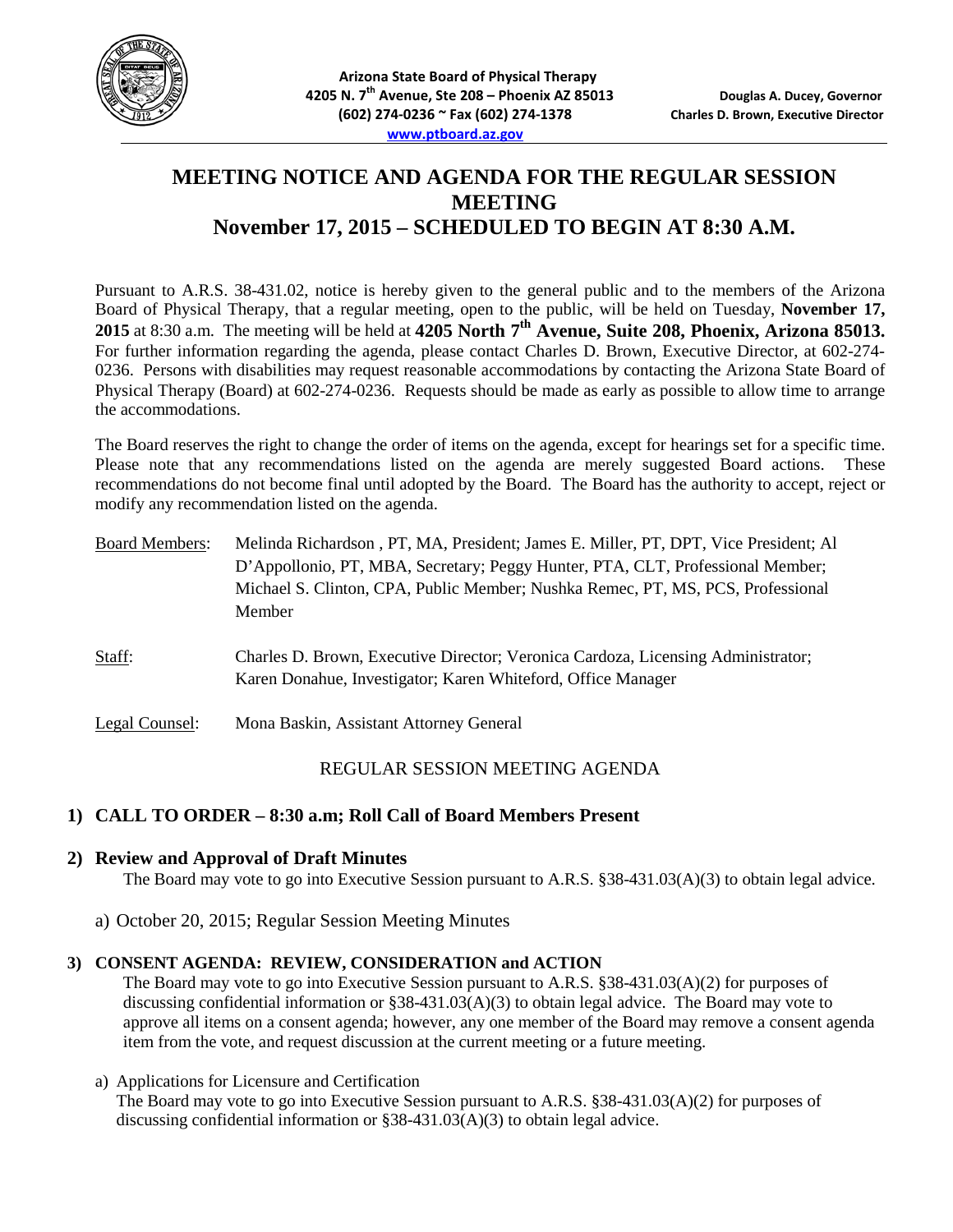i) Review, Consideration and Approval of Applications of Physical Therapist Licensure upon Receipt of Passing Scores on the NPTE/AZLAW and Final Transcript

| Sana Ali         | Lyn Bagnull     | Melissa Borst          |
|------------------|-----------------|------------------------|
| Jeremy Butz      | Laura Crowe     | <b>Allison Green</b>   |
| Phillip Hurliman | Cathy Kleinhenz | Debra Leef             |
| James Mendoza    | Sarah Rhein     | Christopher Stargiotti |
| Josephine Tetteh | Jerry Westfall  | Michelle Whalen        |
|                  |                 |                        |

ii) Review, Consideration and Approval of Applications for Physical Therapist Assistant Certification upon Receipt of Passing Scores on the NPTE/AZLAW and Final Transcript.

| <b>Kimberly Copper</b> | <b>Kelly Gousset</b> | Abby Lobo       |
|------------------------|----------------------|-----------------|
| Cesiah McCulloch       | Sandra Tollers       | Mary Ann Zamora |
|                        |                      |                 |

## Consent Agenda Ends

#### **4) Review, Consideration and Action on Applications for Licensure and Certification**

The Board may vote to go into Executive Session pursuant to A.R.S. §38-431.03(A)(2) for purposes of discussing confidential information or §38-431.03(A)(3) to obtain legal advice.

- a) Review of and Possible Action on the Following Applications for Physical Therapist Licensure Foreign Educated Graduates of Programs Not U.S. Accredited.
	- (1) Nnabuikem Anaba
	- (2) Mouly Bhatt
	- (3) Penny DeJarnette
- b) Review, Consideration and Approval of Applications for Physical Therapist Licensure upon Receipt of Passing Scores on the NPTE/AZLAW and Final Transcript and with documentation Related to Disclosure on "Personal Information" section of the application
	- (1) Jenna Maher
	- (2) Paul Hartman
- c) Review, Consideration and Approval of Applications for Physical Therapist Assistant Certification upon Receipt of Passing Scores on the NPTE/AZLAW and Final Transcript and with documentation Related to Disclosure on "Personal Information" section of the application
	- (1) Douglas Martin

## **5) COMPLAINTS, HEARINGS, INVESTIGATIONS and COMPLIANCE**

The Board may vote to go into Executive Session pursuant to A.R.S. §38-431.03(A)(2) for purposes of discussing confidential information or §38-431.03(A)(3) to obtain legal advice.

- a) Informal Hearings; 9:00 a.m.
	- i) Case #15-11; Blain Packard, PTA
- b) Initial Review, Discussion and Action on Complaint
	- i) Case #15-13; Erika VanPoorten, PT
	- ii) Case #15-14; Lori Francoeur, PT
	- iii) Case #15-23; Robert McEntire, PT
	- iv) Case #15-32; David Fairbourn, PT